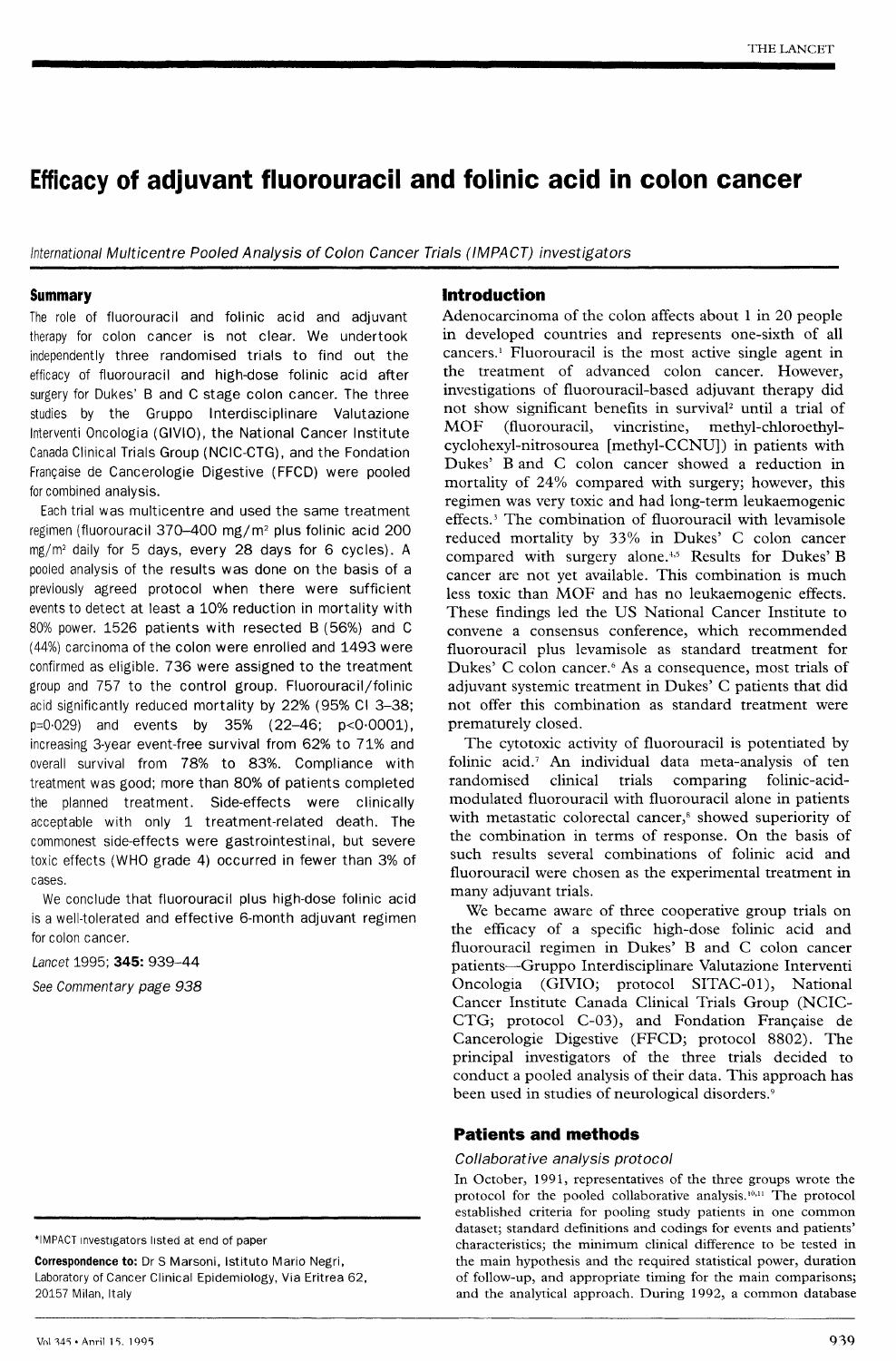|                                         | <b>GIVIO</b>                                       | <b>NCIC-CGT</b>                                    | <b>FFCD</b>                                  |
|-----------------------------------------|----------------------------------------------------|----------------------------------------------------|----------------------------------------------|
| <b>Recruitment</b>                      |                                                    |                                                    |                                              |
| Date of first randomisation             | January, 1989                                      | May, 1987                                          | October, 1982                                |
| Total randomised                        | 888                                                | 370                                                | 268                                          |
| Eligibility criteria                    |                                                    |                                                    |                                              |
| Tumour site*                            | Colon                                              | Colon                                              | Colorectal <sup>+</sup>                      |
| Dukes' stage                            | B and C                                            | <b>B</b> and C                                     | B and C                                      |
| Age limit                               | None                                               | None                                               | 75 years                                     |
| Performance status ECOG                 | $\leq 2$                                           | $\leq 2$                                           | $\leq 2$                                     |
| Chemotherapy to start by day            | 35                                                 | 56                                                 | 35                                           |
| <b>Treatment</b>                        |                                                    |                                                    |                                              |
| Fluorouracil                            | 370 mg/m <sup>2</sup> in 50 mL normal saline       | 370 mg/m <sup>2</sup> in 50 mL normal saline       | 400 mg/m <sup>2</sup> in 100 mL 5% glucosate |
| Folinic acid                            | 200 mg/m <sup>2</sup> , 10 min before fluorouracil | 200 mg/m <sup>2</sup> , 10 min before fluorouracil | 200 mg/m <sup>2</sup> , before fluorouracil  |
| Dose adjustments                        |                                                    |                                                    |                                              |
| Escalations                             | No                                                 | Yes                                                | N <sub>o</sub>                               |
| Suspensions                             | Any grade 4 side effects; grade 3 repeated         | Grade $\geq 3$ gastrointestinal side effects       | Any grade $\geq 3$ side effects              |
| Reductions                              |                                                    |                                                    |                                              |
| For bone-marrow side effects            | Day 28                                             | Lowest and day 28                                  | Day 28                                       |
| For gastrointestinal side effects       | Grade 3                                            | Grade 3 after day 5                                | Grade $\geq 2$                               |
| <b>Quality assurance</b>                |                                                    |                                                    |                                              |
| Eligibility check at randomisation      | Yes                                                | Yes                                                | Yes                                          |
| Visiting programme                      | <b>No</b>                                          | Yes                                                | No                                           |
| Central review of surgery and pathology |                                                    |                                                    |                                              |
| Forms                                   | No                                                 | Yes                                                | No                                           |
| Operative samples sides                 | No                                                 | Local reference pathologist                        | No                                           |

\*Definition of colon limits FFCD. >12 cm from anal margin; GIVIO, NCIC-CTG colon and proximal rectum covered by pentoneum. tRandomlsatlon stratified by srte; for this analysis only colon patients included. ECOG=Eastern Cooperative Oncology Group.

#### Table 1: Trial outlines

was set up and verified when investigators from the three data centres visited each other. In November, 1992, the principal investigators and statisticians of each trial finalised the conduct of the pooled collaborative analysis. A first analysis limited to eventfree survival was done in March, 1993.<sup>12</sup> The first analysis on survival is presented here.

#### Trial designs

Each trial randomised patients by telephone through its own head office. In all three trials randomisation was done after surgery and was stratified by centre and stage of disease. Baseline information and follow-up were the same in the three trials. Eligibility criteria are reported in table 1. All the trials allowed entry of patients with intestinal obstruction for which radical surgery would be needed.

All three trials used a regimen of fluorouracil 370-400 mg/m2 plus folinic acid 200 mg/m<sup>2</sup> daily for 5 days, every 28 days for 6 cycles. The racemic form of folinic acid (leucovorin) was initially used, but the racemic mixture was not available in Italy after July, 1990, so about 150 patients were treated in GIVIO with pure Lform at a dose of 100 mg/m2.

Information on toxic effects was obtained differently in the three trials. In NCIC-CTG patients were scored for toxic effects

|                             | Total         | Fluorouracil/<br>folinic acid | <b>Control</b> |  |
|-----------------------------|---------------|-------------------------------|----------------|--|
| Randomised                  | 1526          | 754                           | 772            |  |
| Eligible $*$                | 1493 (97.8%)  | 736 (97.6%)                   | 757 (98.1%)    |  |
| Dukes' stage                |               |                               |                |  |
| B, 0 positive nodes         | 841 (56.3%)   | 418 (56.8%)                   | 423 (55-9%)    |  |
| $C, 1-4$ positive nodes     | 494 (33.1%)   | 238 (32.3%)                   | 256 (33-8%)    |  |
| $C1 > 4$ positive nodes     | 144 (9.6%)    | 75 (10.2%)                    | 69 (9.1%)      |  |
| C, unknown number           | $14(0.9\%)$   | 5(0.7%)                       | 9(1.2%)        |  |
| Location of primary tumourt |               |                               |                |  |
| Right colon                 | 607 (40.7%)   | 311 (42.3%)                   | 296 (39-1%)    |  |
| Left colon                  | 825 (55-3%)   | 395 (53.7%)                   | 430 (56-8%)    |  |
| Multiple                    | 29 (1.9%)     | 15 (2 0%)                     | 14(1.8%)       |  |
| Unknown                     | $32(2.1\%)$   | $15(2.0\%)$                   | $17(2.2\%)$    |  |
| Number (%) male             | 801 (53.7%)   | 388 (52.7%)                   | 413 (54.6%)    |  |
| Median age (range) in years | $62(19 - 86)$ | $62(19 - 78)$                 | $62(26-86)$    |  |

\*% of randomised; all other percentages calculated over eligible patients. tRlght colon=caecum, ascending, hepatic flexure and transverse; left colon=splenic flexure, descending sigmoid, and rectosigmoid junction.

#### Table 2: Patients' characteristics by treatment group

weekly during treatment and before each cycle, usually by oncology nurses or trial data managers. Full blood counts were also taken weekly, and biochemistry was done monthly before each cycle. In FFCD and GIVIO patients were assessed mainly by physicians, monthly, before each cycle. Full blood counts and biochemistry were also done monthly. In all trials the WHO toxicity scoring system was used.



| raucius al IIon                |      |     |     |      |     |
|--------------------------------|------|-----|-----|------|-----|
| Control                        | 757  | 701 | 552 | -314 | 125 |
| Fluorouracil +<br>folinic acıd | 736. | 699 | 559 | 349  | 150 |

Figure 1: Kaplan-Meier event-free and overall survival in treated and control groups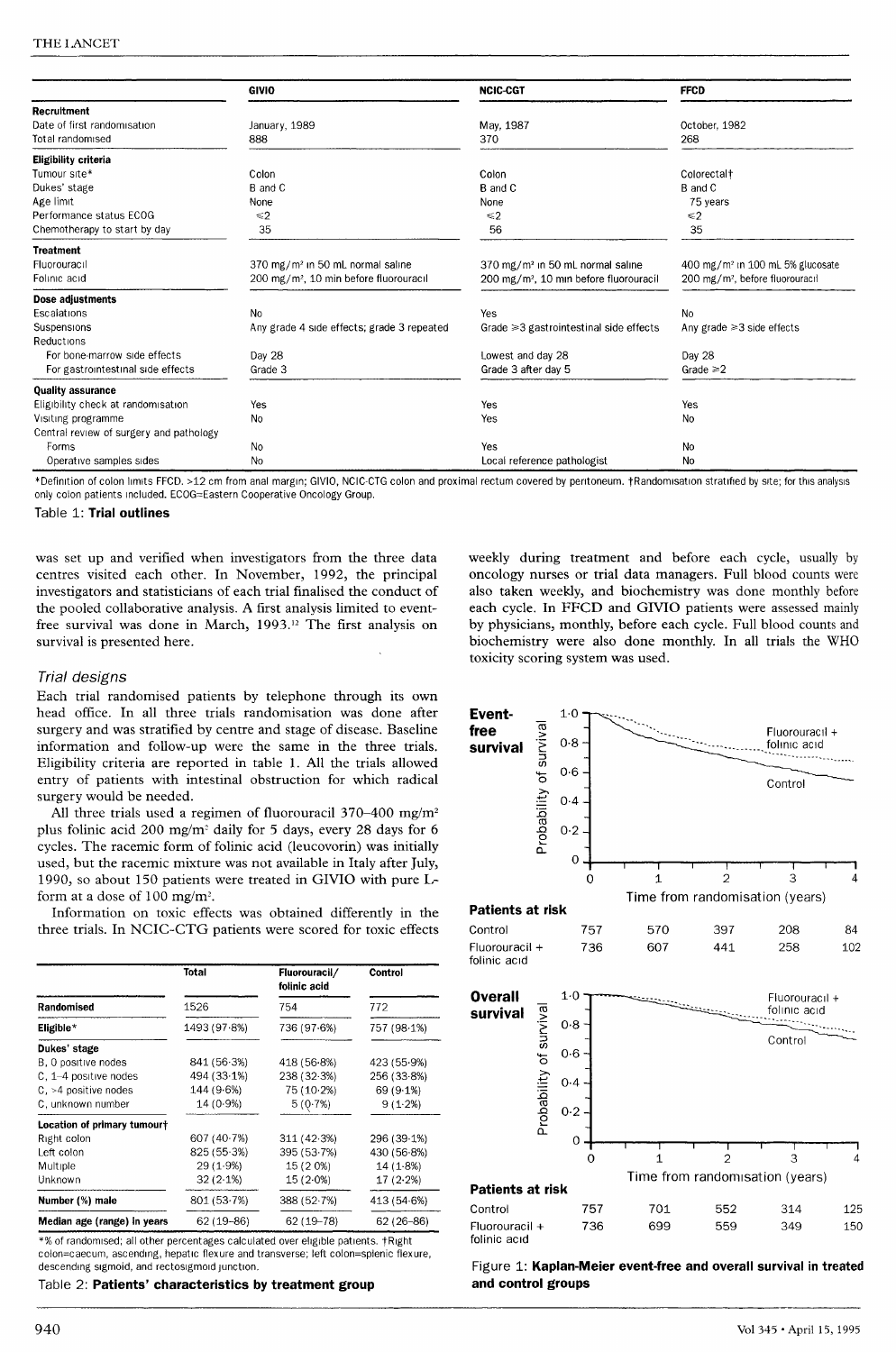|                                                      | <b>Stage B</b> | <b>Stage C</b> | Total                                                    | p        |
|------------------------------------------------------|----------------|----------------|----------------------------------------------------------|----------|
| 3-year event-free<br>survival (SE)                   |                |                |                                                          |          |
| Control                                              | 0.76(0.04)     | 0.44(0.06)     | 0.62(0.03)                                               |          |
| Fluorouracil/folinic<br>acıd                         | 0.79(0.03)     | 0.62(0.04)     | 0.71(0.03)                                               |          |
| lazard ratio for<br>event-free survival<br>(95% CI)* |                |                |                                                          |          |
| Unstratified                                         |                |                | $0.84$ (0.62-1.12) $0.55$ (0.44-0.70) $0.67$ (0.56-0.80) | <0.0001  |
| Stratified by<br>country                             |                |                | 0.84 (0.62-1.13) 0.55 (0.43-0.70) 0.67 (0.56-0.81)       | < 0.0001 |
| Stratified by stage<br>and country                   |                |                | $0.65(0.54 - 0.78)$                                      | <0.0001  |
| 3-year overall<br>survival (SE)                      |                |                |                                                          |          |
| Control                                              | 0.90(0.02)     | 0.64(0.04)     | 0.78(0.02)                                               |          |
| Fluorouracil/folinic<br>acıd                         | 0.88(0.02)     | 0.76(0.03)     | 0.83(0.02)                                               |          |
| Hazard ratio for<br>overali survival<br>(95% CI)*    |                |                |                                                          |          |
| Unstratified                                         |                |                | 0 91 (0 63 - 1 34) 0 70 (0 53 - 0 92) 0 77 (0 62 - 0 96) | 0.018    |
| Stratified by<br>country                             |                |                | 0.93 (0.63-1.37) 0.71 (0.54-0.94) 0.79 (0.63-0.98)       | 0.034    |
| Stratified by stage<br>and country                   |                |                | $0.78(0.62 - 0.97)$                                      | 0.029    |

\*Fluorouracil/ folinic acid vs control.

Table 3: Event-free and overall survival

Systems of quality assurance were similar in the three trials. In all three, consistency was checked and discrepancies from patients' notes were investigated.

## Statistical analysis

The study objective was to detect a 10% increase in overall survival associated with fluorouracil/folinic acid. This difference can be translated into a hazard ratio of 0-67, with the assumption of an exponential lifetime for patients and a 50% baseline survival rate. With these assumptions, the number of events required for 80% power with a conventional one-tailed test at  $5\%$ <sup>13</sup> was calculated. The number of events for the event-free survival comparison was achieved in November, 1992, and the number of deaths for the survival comparison a year later.

Event-free survival is defined as the time from randomisation to the first event. Events were first recurrence, second tumour, death with no relapse, or date of last observation. Survival is defined as the time from randomisation to death from any cause. All eligible patients were analysed on an intention-to-treat basis. Survival curves were generated by the Kaplan-Meier method. The cumulative frequency of relapses at various sites was also calculated." The stratified log-rank test and Cox proportional hazards model were used to compare differences between treatment groups adjusted for prognostic factors. The 95% CI for the hazard ratios of treatment effect and other prognostic factors were determined from the asymptotic standard errors in

|                                      | <b>Event-free survival</b> |          | Overall survival             |       |
|--------------------------------------|----------------------------|----------|------------------------------|-------|
|                                      | Hazard ratio<br>(95% CI)   | p        | Hazard ratio<br>(95% CI)     | р     |
| Treatment group<br>Control*          |                            |          |                              |       |
| Fluorouracil/folinic<br>acıd         | $0.65(0.54 - 0.78)$        | <0.0001  | $0.76(0.61 - 0.96)$          | 0.018 |
| Age (years)                          |                            |          |                              |       |
| < 65                                 | NR.                        |          |                              |       |
| >65                                  |                            | $\cdots$ | $1.27(101-1.59)$             | 0.039 |
| <b>Stage</b><br>B, 0 positive nodes* |                            |          |                              |       |
| C, 1-4 positive nodes                | 2 01 (1 63 - 2 47)         |          | $2.17(1.67 - 2.80)$          |       |
| C, >4 positive nodes                 | $4.05(3.13 - 5.23)$        | < 0.0001 | $5.40(4.01 - 7.27) < 0.0001$ |       |

Table 4: Cox analysis of prognostic factors



Figure 2: Kaplan-Meier event-free and overall survival by Dukes' stage and treatment group

the Cox regression model. Interaction terms for treatment by country and stage were tested under the final Cox model. The global test for interactions compared a model with main sideeffects plus treatment by country and stage interaction to one with only main effects. A Cox regression model was used to assess prognostic factors other than country and stage; potential prognostic factors include site of primary colon cancer, age, number of positive nodes, and sex. All statistical tests reported are two-sided.

## Results

acid. stage C

#### Patients' characteristics

Of 1526 patients randomised, 1493 were confirmed as eligible. Reasons for ineligibility were incorrect histology (3), wrong stage (25), or other (5). The median follow-up times of the fluorouracil/folinic acid and control groups were 40 and 37 months (interquartile range [IQR] 29-48 for both groups), with 2% of patients censored alive with less than 1 year of observation. The last follow-up examination was between June and November, 1993. The cut-off date for analysis was Nov 1, 1993.

Characteristics of the patients are reported in table 2. A high proportion of stage B patients was observed, because recruitment of stage C patients was stopped prematurely in two trials when the fluorouracil/levamisole results became available.<sup>5,6</sup>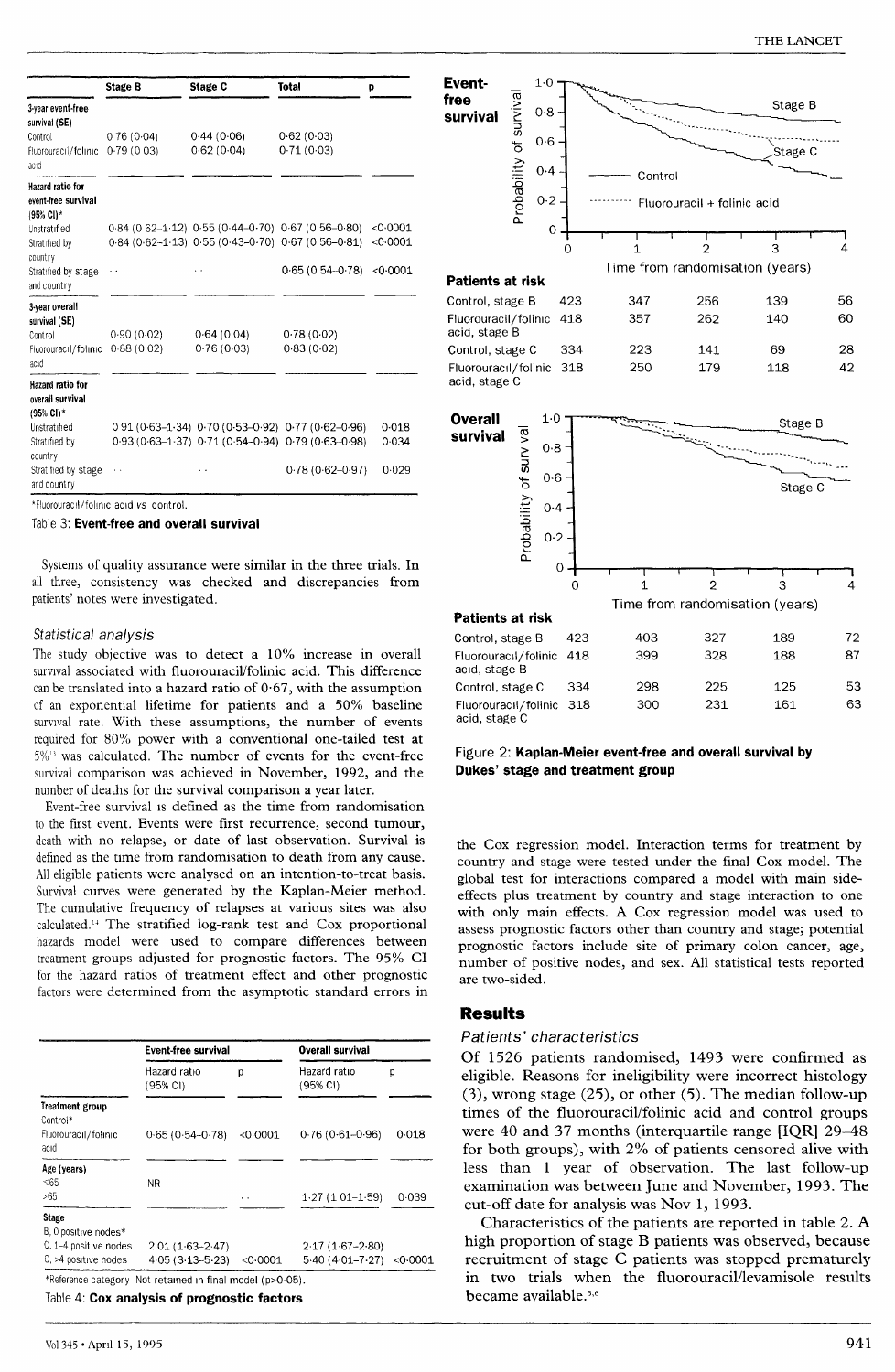|                       | <b>Total</b><br>$(n=1493)$ | Fluorouracil/<br>folinic acid<br>$(n=736)$ | <b>Control</b><br>$(n=757)$ |
|-----------------------|----------------------------|--------------------------------------------|-----------------------------|
| Site of relapse       | 394 (26-4%)                | 165 (22.4%)                                | 229 (30.3%)                 |
| Liver                 | 117(7.8%)                  | 39(5.3%)                                   | 78(10.3%)                   |
| Abdominal             | 80(5.4%)                   | 32(4.3%)                                   | 48(6.3%)                    |
| Extra-abdominal       | 79 (5.3%)                  | 35(4.8%)                                   | 44 (58%)                    |
| Multiple, unspecified | 118(7.9%)                  | $59(8.0\%)$                                | 59 (7.8%)                   |
| <b>Second tumour</b>  | 35(2.3%)                   | $15(2.0\%)$                                | 20(2.6%)                    |
| Death as first event  |                            |                                            |                             |
| Treatment related     | 1(0.1%)                    | $1(0.1\%)$                                 |                             |
| Not related to tumour | 25 (1.7%)                  | 12(1.6%)                                   | 13(1.7%)                    |
| <b>Total events</b>   | 455 (30.5%)                | 193(26.2%)                                 | 262 (34.6%)                 |

Number (%) of patients In group.

Table 5: Site of first event

## **Survival**

Fluorouracil plus folinic acid significantly increased survival and event-free survival. There were 141 deaths in the treated group and 172 in the control group; 193 and 262 patients, respectively, experienced a relapse or a second tumour or death as a first event. Crude Kaplan-Meier event-free survival and survival curves are shown in figure 1. In both curves differences between treated and control patients were apparent by the first year. At 3 years, 83% of patients who had received fluorouracil/folinic acid and 78% of controls were alive, and 71% and 62%, respectively, were event-free.

Survival rates and hazard ratios are given in table 3. Results were consistent with and without stratification. The global test for interaction of treatment effect with stage and country was not significant for event-free ( $p=0.176$ ) or overall survival ( $p=0.254$ ). However, when only stage was taken into account the test was borderline significant for event-free survival  $(p=0.032)$ . After adjustment, the fluorouracil/folinic group had significantly lower risks of an adverse event (35% lower) and death (22% lower) than the control group. Event-free and overall survival curves by stage and treatment are given in figure 2. The analysis including all 1526 randomised patients gave similar results.

In the multivariate Cox analyses nodal status was the only independent predictor other than treatment for overall or event-free survival, but age was significantly associated with survival (table 4). Sex and site of primary tumour were not significant. The risk of a negative event was two times greater in patients with 1-4 positive nodes than in stage B patients (no positive nodes); the risk was 4 times greater in patients with more than 4 nodes than in stage B patients.



Figure 3: Cumulative frequency of isolated liver relapse as first event

|                     | <b>GIVIO</b> | <b>NCIC-CTG</b> | <b>FFCD</b> |
|---------------------|--------------|-----------------|-------------|
| Mucositis           |              |                 |             |
| All grades          | 138 (38 5%)  | 146 (81.6%)     | 17 (14.4%)  |
| ≥grade 3            | $19(5-3%)$   | 37(20.7%)       | 4(3.4%)     |
| Diarrhoea           |              |                 |             |
| All grades          | 158(44.1%)   | 141 (78.8%)     | 38(32.2%)   |
| ≽grade 3            | 16(4.5%)     | 47(26.3%)       | 4(3.4%)     |
| Nausea and vomiting |              |                 |             |
| All grades          | 180 (50 3%)  | 121 (67.6%)     | 50(42.4%)   |
| ≥grade 3            | 9(2.5%)      | $18(10.1\%)$    | 5(4.2%)     |
| Other toxic effects |              |                 |             |
| All grades          | 45 (12.6%)   | 117 (65.4%)     | 6(5.1%)     |
| ≥grade 3            | 4(1.1%)      | 16(8.9%)        | $1(0.8\%)$  |

Number (%) of patients; denominator=patients who received at least 1 cycle of treatment (358 GIVIO, 179 NCIC-CTG, 118 FFCD).

Table 6: Non-haematological toxic effects

## First events

Overall there were 394 relapses. The pattern of relapse differed slightly between the treatment groups  $(\chi^2)$  for heterogeneity= $6.997$ , p= $0.072$ ). For hepatic recurrence as a first event (a third of all recurrences) the crude relapse rate was twice as high in the control group as in the fluorouracil/folinic acid group (table 5). The estimated cumulative frequency of isolated liver relapse at 3 years was 9% in the controls and 5% in the treated patients (figure 3). 35 patients developed a second tumour as the first event. Deaths unrelated to the tumour were equally distributed in the two groups.

Compliance with treatment was good. Information on compliance was available for 699 (92%) treated patients. The median number of courses received was 6 in all trials (IQR: GIVIO 6-6; NCIC-CTG 4-6; FFCD 6-6), and the median total fluorouracil dose delivered was  $11·1$  g/m<sup>2</sup>  $(10.7-11.1)$ ,  $9.7 \text{ g/m}^2$   $(7.4-11.0)$ , and  $12.0 \text{ g/m}^2$   $(11.7-11.1)$  $12-0$ ), respectively.

The median relative dose intensity (dose intensity received/dose intensity planned) was 97% (90-100), 85%  $(76-96)$ , and  $98\%$   $(94-100)$ , respectively. Weekly blood counts and relative dose reductions were done only in the NCIC-CTG trial. 43 patients (6%) never started treatment (2% NCIC-CTG, 7% GIVIO and FFCD). Overall, 94 patients (13%) did not complete protocol treatment in the absence of severe documented toxic effects.

## Toxic effects

The commonest adverse effects of treatment were gastrointestinal (table 6). There was substantial variation among the trials (p value for association of side-effects with trial site  $0.001$ . However, grade 4 gastrointestinal side effects occurred in fewer than 3% of patients in all trials. Toxic effects on bone marrow could not be fully documented in FFCD and GIVIO since blood counts were not monitored weekly. In GIVIO 41 of 358 evaluable patients had grade 1 or 2 leucopenia at 28 days. In FFCD there were 12 (of 118) cases of leucopenia grade 1 or 2. Neutropenia and thrombocytopenia occurred in 76% and 4%, respectively, of the NCIC-CTG patients. Grade 4 thrombocytopenia was not observed but 14% of evaluable patients had grade 4 neutropenia. There was only 1 episode of infection. This patient presented at hospital with febrile neutropenia 2 weeks after completing his first course of chemotherapy; he died of septic shock in the third week. He had had severe mucositis (grade 3) but this was resolving.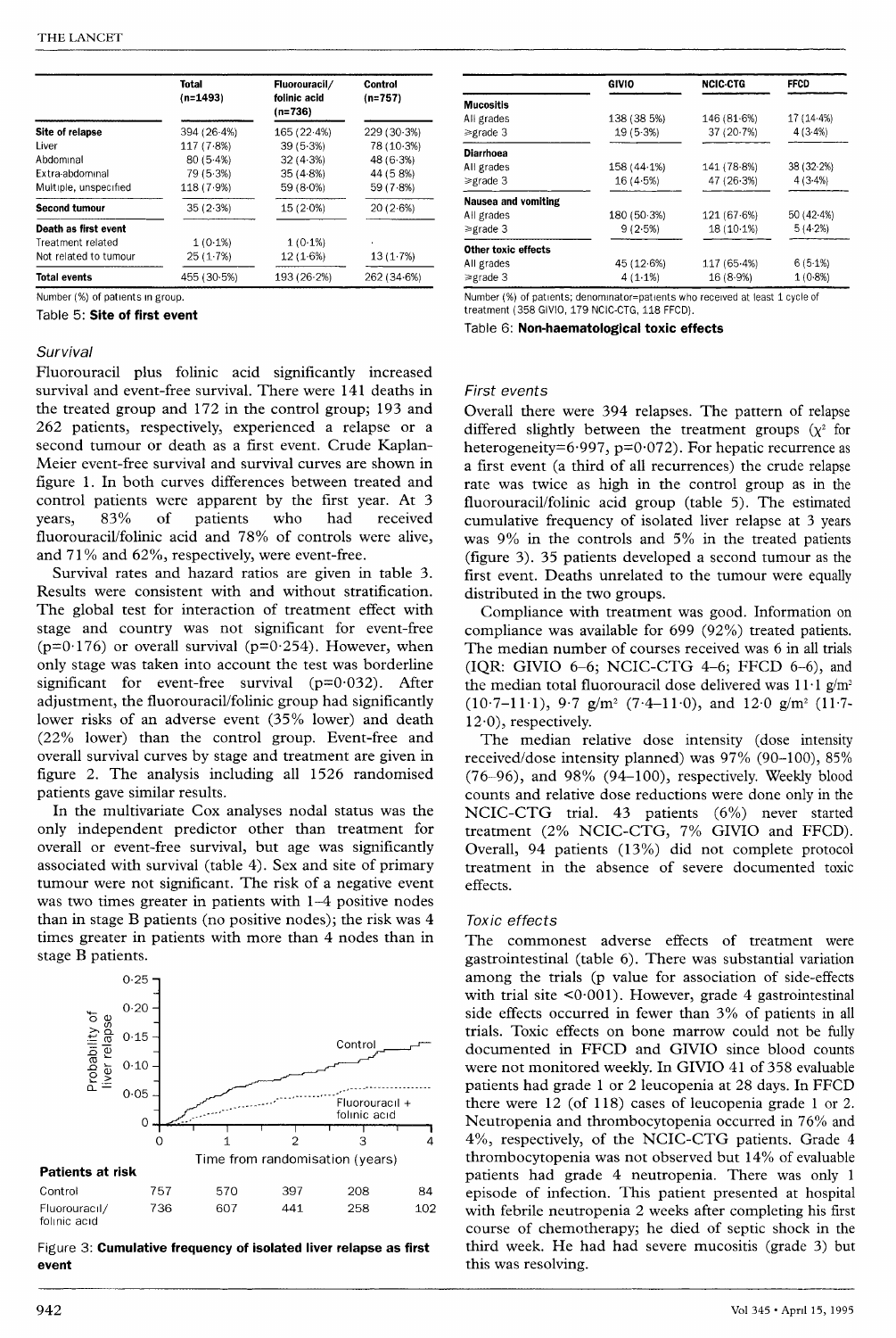## Discussion

This pooled analysis is the first to show a survival benefit in a direct comparison with surgery alone for colon cancer of a folinic-acid-modulated fluorouracil combination. The combination was well tolerated when given for 6 months at a good dose-intensity with no severe toxic effects.

Other adjuvant regimens are active in this disease.<sup>3,5,15-17</sup> MOF increased 5-year survival<sup>3</sup> but the benefit was no longer apparent at 8 years, perhaps because of the increased risk of secondary leukaemia and renal failure due to methyl-CCNU.<sup>16</sup> MOF was then compared with a folinic-acid-modulated fluorouracil regimen.<sup>16</sup> This folinic-acid-modulated fluorouracil regimen.<sup>16</sup> This regimen was administered intermittently for a year at almost twice the dose of fluorouracil that we used and three times the dose for folinic acid (cumulative calculated dose 18  $g/m^2$  for both drugs<sup>16</sup>). Fluorouracil plus levamisole is the most widely used adjuvant treatment in the USA and Canada in Dukes' stage C patients.<sup>4,5</sup> Treatment with levamisole alone had no detectable effect, but the combination with fluorouracil increased 3-5-year survival from 55% to 71%. The survival advantage remains significant at 5 years.<sup>18</sup> The role of levamisole remains unknown since the original trials did not have a group receiving fluorouracil alone.

Since the National Cancer Institute consensus conference in 1990, surgery alone is no longer deemed an ethical choice for Dukes' C patients in North America. According to the National Institutes of Health, fluorouracil plus levamisole is now the standard treatment for Dukes' C and high-risk Dukes' B patients, and levamisole has been approved by the Food and Drug Administration for this use.19,20 Elsewhere, however, this combination is not considered standard treatment, and the question of whether adjuvant systemic therapy should be routinely given at all remains a matter of debate.<sup>21</sup> IMPACT adds some 1500 new cases in favour of chemotherapy. With IMPACT, there have been three published large-scale trials totalling more than 4000 randomised patients, showing a 20-30% reduction in mortality with post-surgical chemotherapy.<sup>3,5</sup> We believe there is now sufficient evidence to support the use of some form of adjuvant treatment in colon cancer.

Which adjuvant chemotherapy to use remains uncertain. MOF can be ruled out because this combination is less effective and has severe toxic effects and because methyl-CCNU is not available commercially. For patients with Dukes' C disease IMPACT has shown that a monthly regimen of high-dose folinic acid plus fluorouracil given for 6 months can achieve a similar survival benefit to that achieved with a year of therapy a different schedule of fluorouracil and folinic acid or with fluorouracil plus levamisole. At present there is no evidence that one regimen is better than the others. That will come from large-scale trials that are comparing<br>fluorouracil and folinic acid regimens with acid regimens with<br>xploring various highfluorouracil/levamisole and exploring<br>dose/low-dose, short-term/long-term short-term/long-term schedules of fluorouracil and folinic acid.

Another question is whether patients with stage B disease should be treated. We found a borderline significant interaction between stage and tretment for event-free survival but not for overall survival. An interaction suggests the possibility of a difference in the treatment effect by stage. The clinical question is whether this heterogeneity between stages is large enough to influence treatment choices. A different direction in the

effect of treatment in node-positive and node-negative patients would definitely affect treatment decisions, but this is not the case for fluorouracil/folinic acid since there were fewer recurrences among treated patients of stage B or stage C. Although this evidence is consistent with the results of previous trials, $3,18$  we believe that longer followup is needed for proper assessment of interaction between stage of treatment effect on survival. The results for fluorouracil/levamisole, which have longer follow-up, have been published only for the Dukes' C subset.

The IMPACT results are the first example of a prospective pooled analysis of cancer trials. The main benefit of data pooling was the acquisition of a sample of almost 1500 cases, which gave the analysis sufficient power to observe the estimated benefit in survival with median follow-up of 3 years. Another advantage of IMPACT is that the results are widely applicable. The absence of country/treatment interaction shows that the treatment regimen was used with reproducible efficacy by differently trained physicians, in different populations of patients, cared for under different health-care systems. Such treatment robustness is essential in clinical practice in oncology.

In conclusion, IMPACT confirms the efficacy of highdose fluorouracil/folinic acid in Dukes' B and C patients and suggests that the antitumour activity obtained by the biochemical modulation of fluorouracil with folinic acid can be achieved with different schedules, dosages, and durations of treatment. The results also emphasise the need to reconsider the concept of standard therapy in this disease.

## IMPACT study organisation

Steering and writing committee--R Labianca, S Marsoni, G Pancera, V Torri, A Zaniboni (GIVIO, Italy), C Erlichman, J Pater, L Shepherd, B Zee (NCIC-CTG, Canada), J F Seitz, C Milan, J P Pignon (FFCD, France).

Participants-Investigators who contributed to the design and management of the individual trials are indicated\*.

- GIVIO-E Aitini, G Apolone,\* A Auzzani, S Banducci, S Barni,
- G D Beretta, 0 Biffi, F Bucci, G Cardi, D Cifatte, G Colucci,
- A Comandone, G Comella, C Confalonieri, A Confu, M Costanzo,
- 
- C Crespi, E Damiani, D De Giorgi, V Dongiovanni, G Fabris,
- L Frontini, E Galli, P Garattini, G Gherardi, A Giovanelli, F Guiliani,
- P Gosso, G P Janniello, B Kildani, S Leo, A Liberati,\* G Maffione,
- E Maiello, L Maiorino, P Manente, G C Martignoni, M Marzola, M Mastrodonato, F Meriggi, B Molinari, G F Molinari, N Monferroni,\* \*
- 
- 0 Nascimben, C Natale, S Negretti, S Palazzo, D Panvini,\* V Parisi, T Pedicini, F Peradotto, S Pessa, E Piatto, G Pizzi, A Prosperi, F Prusciano, C Rabbi, A Raina, A Ruggiero, C Sava, F Scanzi,
- 
- P Setti Carraro, F Smerieri, B Stivala, A Taiana,\* B Tardio, F Testore, A Tinazzi,\* G Turcato, S Zonato.
- NCIC-CGT-J Ayoub, K Belanger, G Biron, A J Bodurtha, G Boos, M Burnell, P Cano, D Charpentier, W S W Chow, J Chritchley, C Cripps, S P Dang, M L Davis, M Davidson, B Dingle, D Dryer, E Ferland, A Fields, S Fine, J Jolivet, L Kaiser, I Kerr, W I Kocha, C Kotwall, H Krieger, M Lepine-Martin, C Little, W S Lofters, M Maheu,<br>M Moore, J Pater, B Pressnail, J Ragaz, H Rayner, R Reznick, T Ross, L Rotstein, L Rudinskas, B Schacter, A Shah, J Skillings, H Stern, M Tweeddale, T Vandenberg, D Walde, H J Watt, K Wilson A Wong, S Yoshida.
- FFCD-C Baldit, J L Baroni, J P Bazin, L Bedenne,\* A Blanchi, J C Bognel, J F Bosset, O Bouche, J M Brandone, R Bricot, P Burtin, L Cador, M Charbit, A Charlier, Y Courouble, P Couzigou, J Cuilleret, J R Delpero, M Ducreux, F Dumas, E Echinard, P L Etienne, J L Friguet, M Gignoux, M Giovannini,\* J P Herr, J Lafon, P Letreut, J P Latrive, C Lauvaux, C Louvet, R Mackiewicz, C Maurel, C Messerschmitt, L Morand, J Moreau, T Morin, B Nordlinger, P M Noterdaeme,
- J C Ollier, R Picaud, P Peinkowski, J P Plachot, R Portet,

Acknowledgments-This study was supported by Lederle Cyanamid, Inc, and the National Cancer Institute of Canada.

H Rallier du Baty, P Rougier, G Rozental, B Sastre, J F Seitz, A Votte-Lambert, B Watrin, P Zeitoun.